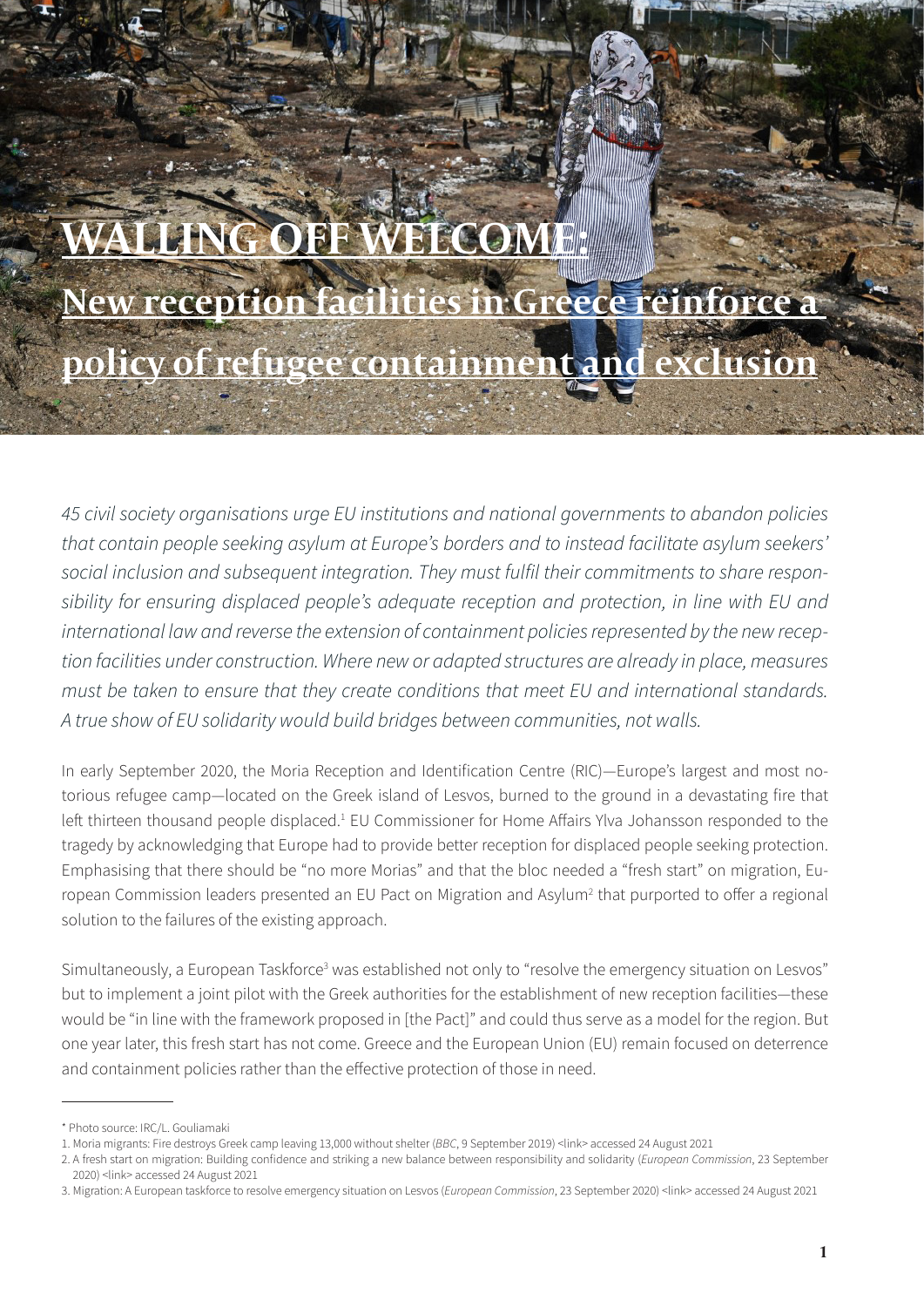With financial and technical support from the European Commission, Greek authorities are constructing fences and concrete walls around existing camps, building closed camps in remote locations on the Aegean islands, and introducing legislation to further restrict the freedom of movement in and access to camps. These walls are a physical manifestation of containment policies adopted by the EU and its Member States to isolate asylum seekers away from local communities. By reinforcing such policies, they seriously risk impeding the effective identification and protection of vulnerable people; limiting access to services and assistance for asylum seekers; hindering independent monitoring of conditions inside facilities; and exacerbating the harmful effects of displacement and containment on individuals' mental health. Moreover, these policies are likely to preclude displaced people's integration in local communities, to their detriment and that of Greece.

## **AN EXTENSION OF THE EU'S CONTAINMENT POLICY**

In December 2020, the European Commission and the Greek government published a memorandum of understanding establishing plans for the construction of Multi-Purpose Reception and Identification Centres (MPRICs) to replace the infamous refugee camps on five Greek islands.<sup>4</sup> Samos will be the first island where a new facility will become operational, with the MPRIC expected to open at the end of September 2021.<sup>5</sup> On Lesvos and Chios, the construction of new facilities is being prepared, while on Kos and Leros, existing camps are being converted into closed facilities.<sup>6</sup>

The European Commission is funding these projects with grants exceeding €250 million. The Commission announced an award of €121 million in November 2020 for the construction of reception centres on Samos, Kos, and Leros, and an additional €155 million for new centres on Lesvos and Chios.<sup>7</sup> Based on available information, these centres will be at remote locations without easy access to external services or host communities. The camps will be surrounded by a double, military-grade fence and residents will only be permitted to enter and exit at restricted hours.<sup>8</sup> Residents will be under constant surveillance by Centaur, an integrated digital system that includes CCTV and video monitors, drones, perimeter violation alarms with cameras, control gates with metal detectors and X-ray devices, and an automated loudspeaker system for public announcements.<sup>9</sup>

Changes to EU reception facilities are not limited to the islands. On the Greek mainland, authorities are constructing concrete walls and chain-link fencing around several existing camps. In a number of camps on the mainland, plans are in motion to install drone patrols, magnetic gates with thermographic cameras, X-ray machines, and security cameras at the entrances and exits. According to external reports, these surveillance measures will be implemented in 39 camps around the country, with the European Internal Security Fund covering 75 percent of

<sup>4.</sup> Memorandum of Understanding: Commission support for the situation on the Greek islands Questions and Answers (*European Commission*, 3 December 2020) <[link>](https://ec.europa.eu/commission/presscorner/detail/en/QANDA_20_2284) accessed 24 August 2021

<sup>5.</sup> Ξεκινά τον Σεπτέμβριο η λειτουργία της νέας Κλειστής Ελεγχόμενης Δομής Σάμου (*Hellenic Ministry of Migration and Asylum*, 29 July 2021) <[link](https://migration.gov.gr/en/xekina-ton-septemvrio-i-leitoyrgia-tis-neas-kleistis-elegchomenis-domis-samoy/)> accessed 24 August 2021

<sup>6</sup>. Migration: Commission and Greece agree joint plan for a new reception centre in Lesvos (*European Commission*, 3 December 2020) [<link](https://ec.europa.eu/commission/presscorner/detail/en/ip_20_2287)> accessed 24 August 2021

<sup>7</sup>. Visit of Ylva Johansson, European Commissioner, to Samos and Lesbos, Greece: press conference with Notis Mitarachi, Greek Minister for Migration and Asylum (*European Commission*, 29 February 2021) <[link](https://ec.europa.eu/commission/presscorner/detail/en/QANDA_20_2284)> accessed 24 August 2021

<sup>8.</sup> Notis Mitarakis 'Η Μαλακάσα θα είναι η πρώτη ελεγχόμενη δομή στην ηπειρωτική Ελλάδα' (*Youtube*, 1 June 2020) <*[link](https://www.youtube.com/watch?v=jYrABhhYh5w&ab_channel=..............)*> accessed 31 January 2021; Notis Mitarakis 'Άρθρο του Υπουργού Μετανάστευσης και Ασύλου, κ. Νότη Μηταράκη, στον "Ελεύθερο Τύπο της Κυριακής" για την συμπλήρωση ενός έτους διακυβέρνησης (*Official website*, 5 July 2020 ) <[link](https://www.mitarakis.gr/press/88-newspapers/6200-eleftheros-typos)> accessed 31 January 2021; Notis Mitarakis 'Σημεία Συνέντευξης του Υπουργού Μετανάστευσης και Ασύλου, κ. Νότη Μηταράκη, στην εφημερίδα «Τα Νέα»' (*Official website*, 26 September 2020) <[link>](https://www.mitarakis.gr/press/88-newspapers/6268-ta-nea?akid=251.123796.6eDPLT&rd=1&t=42) accessed 31 January 2021

<sup>9</sup>. Corina Petridi 'Greek camps for asylum seekers to introduce partly automated surveillance systems' (*Algorithm Watch*, 27 April 2021) <[link](https://algorithmwatch.org/en/greek-camps-surveillance/)> accessed 24 August 2021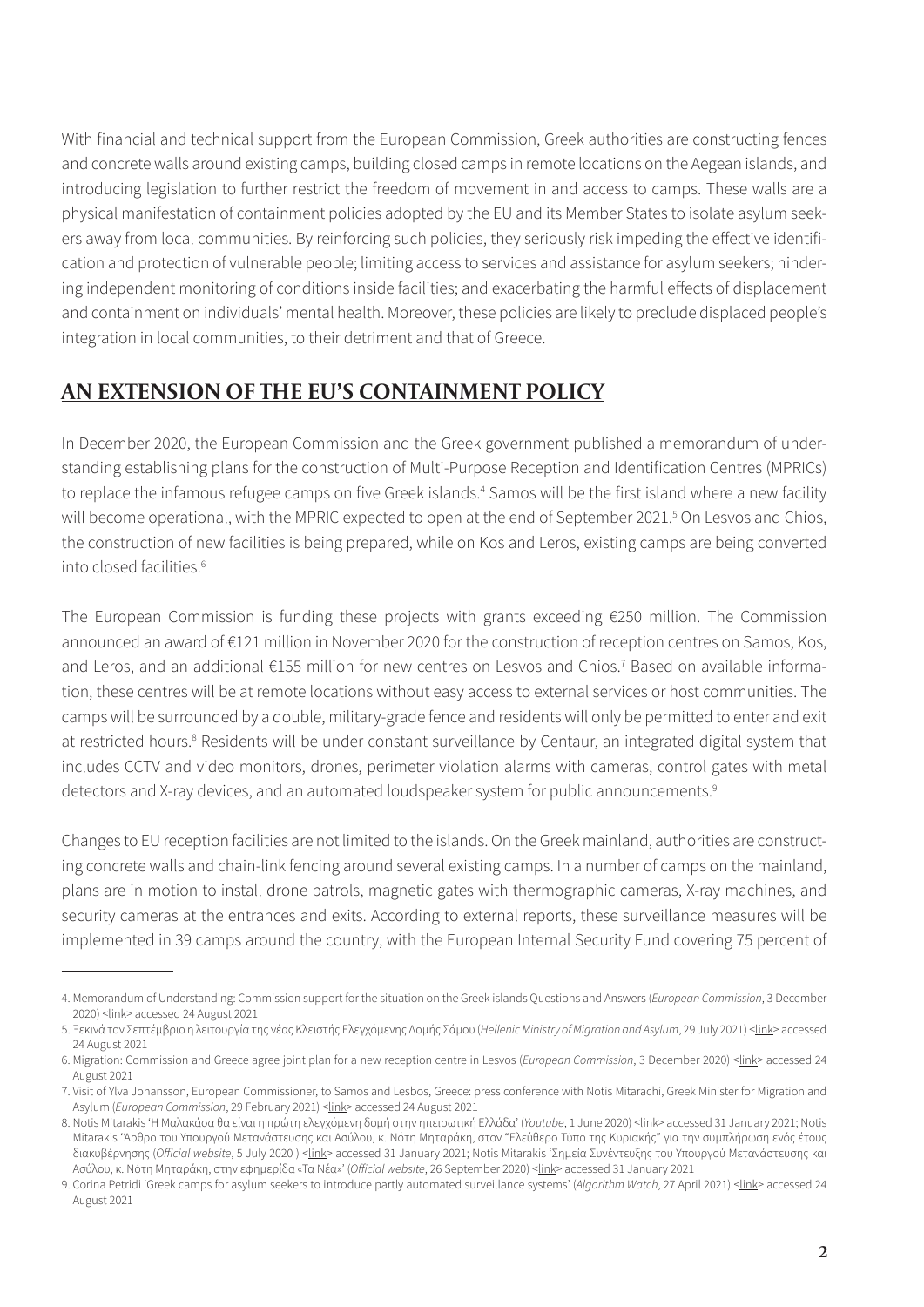the costs. The concrete walls alone will cost €28.4 million.<sup>10</sup> The Greek government and European Commission insist that the new MPRICs on the islands and closed camps on the mainland represent joint efforts to improve the security and safety of residents and staff in facilities.<sup>11</sup>

## **DE FACTO DETENTION OF ASYLUM SEEKERS**

Since the EU-Turkey Statement was agreed to in 2016, "geographical restrictions" were imposed on asylum seekers, limiting their movement to the islands and requiring them to stay in reception and identification centres (RICs).<sup>12</sup> These 'geographical restrictions' generally apply to all applicants regardless of their individual needs or vulnerabilities, and applicants typically lack the means (e.g., legal aid) to request they be voided.<sup>13</sup>The result, for many years, has been severely overcrowded facilities on the Greek islands, especially in times of increased arrivals. This, in turn, means people have to survive in undignified conditions, without adequate access to accommodation, infrastructure, security, or basic services such as medical care.14

Moreover, Greece's new asylum law—the International Protection Act (IPA),<sup>15</sup> which took effect on 1 January 2020—further restricts asylum seekers' freedom of movement by increasing authorities' discretionary power to impose restrictions on them.<sup>16</sup> In what can be considered *de facto* detention, newly arriving individuals are automatically subject to a "restriction of liberty" that bars them from leaving the RIC for the first five days, even upon lodging an application for international protection. This period may be extended for a maximum of 25 days to allow for the completion of reception and identification procedures. According to the IPA, detention should only be "applied exceptionally, after an individual assessment and only as a measure of last resort." In practice, however, authorities systematically continue the restrictions on freedom of movement without conducting individual assessments.<sup>17</sup>

According to the European Reception Conditions Directive, an asylum applicant "may move freely within the territory of the host Member State or within an area assigned to them by that Member State."<sup>18</sup> However, detaining a person solely because they are seeking asylum breaches international,<sup>19</sup> European,<sup>20</sup> and Greek<sup>21</sup> law. EU officials clearly recognize that arbitrarily restricting asylum seekers' freedom of movement would breach EU laws. In defending the construction of MPRICs, EU Commissioner Ylva Johansson has insisted that the new structures on the islands would not be closed. Yet, Greek authorities have consistently described them as "closed and controlled,"

<sup>10</sup>. Alexia Kalaitzi and Katy Fallon 'Concrete walls and drones: Greek plans for refugee camps decried' (*Aljazeera*, 25 May 2021) <[link](https://www.aljazeera.com/news/2021/5/25/concrete-walls-and-drones-greek-plans-for-refugee-camps-decried)> accessed 24 August 2021

<sup>11</sup>. Parliamentary questions - Answer given by Ms Johansson (*European Parliament*, 6 July 20210) [<link>](https://www.europarl.europa.eu/doceo/document/P-9-2021-002751-ASW_EN.html) accessed 24 August 2021

<sup>12</sup>. Hellenic Republic Joint Ministerial decision No. 1140/2019 (December 2019); The Hotspot approach to managing exceptional migratory flows (*European Commission*) <*link>* accessed 24 August 2021

<sup>13</sup>. RSA, HIAS, et al 'The Workings of the Screening Regulation Juxtaposing proposed EU rules with the Greek reception and identification procedure' (January 2021)

<sup>14.</sup> Conditions in 'Moria 2.0' camp are abysmal (*Oxfam International*, 21 October 2020) [<link>](https://www.oxfam.org/en/press-releases/conditions-moria-20-camp-are-abysmal-say-gcr-and-oxfam) accessed 24 August 2021

<sup>15</sup>. Hellenic Republic Law No. 4636/2019 (1 November 2019)

<sup>16</sup>. Hellenic Republic Law No. 4636/2019 (1 November 2019) Article 45(2)

<sup>17.</sup> Country Report Greece - Grounds for Detention (AIDA, 10 June 2021) <*link>* accessed 24 August 2021; Amnesty International 'Greece: Worrying legal developments for asylum-seekers and NGOs' (3 May 2020)

<sup>18</sup>. Reception Conditions Directive (26 June 2013) Article 7(1)

<sup>19</sup>. Convention Relating to the Status of Refugees (1951) Article 31

<sup>20</sup>. Charter of Fundamental Rights of the EU (2009) Articles 6 and 52(1); Reception Conditions Directive (26 June 2013) Recital 15 and Article; Dublin III Regulation (1990) Recital 20 and Article 28; Asylum Procedures Directive (26 June 2013) Article 26

<sup>21</sup>. Hellenic Republic Law No. 4636/2019 (1 November 2019) Article 45-46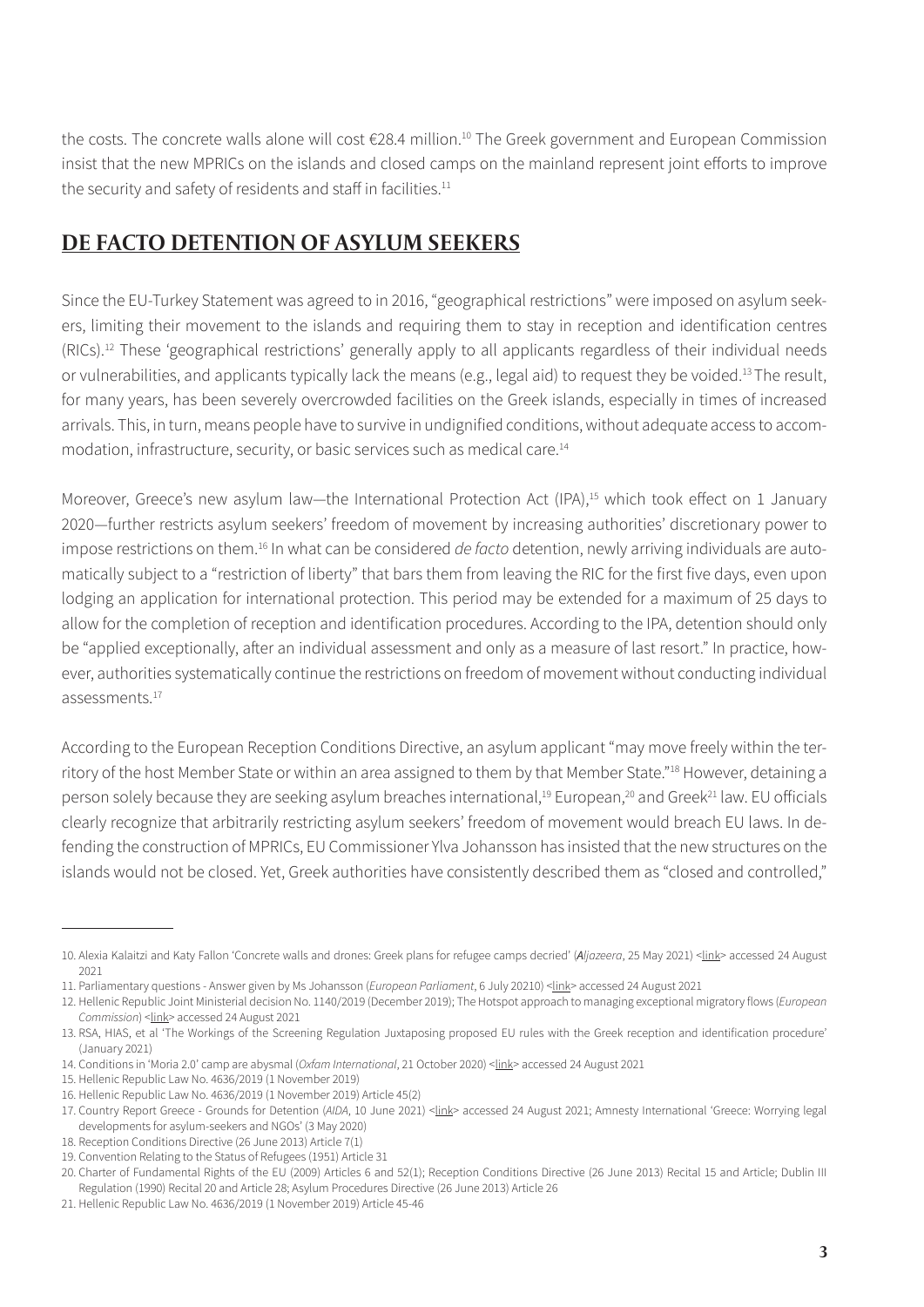blurring the line between detention and the limited restriction on freed movement allowed in the Directive.<sup>22</sup> In addition, the government is soon to adopt legislation that will codify the typology of "closed controlled" camps.<sup>23</sup> Instead of channelling funds for the protection of people, the EU is spending millions of euros to fund these camps, not just condoning but enabling a model that forces people applying for protection to live behind walls and under constant surveillance.

#### **OBSTACLES TO IDENTIFYING AND PROTECTING VULNERABLE PEOPLE**

The individual needs of applicants for international protection should be immediately assessed at the time of arrival<sup>24</sup> and taken into consideration by authorities determining next steps in their reception.<sup>25</sup> In the Greek context, "vulnerable groups" comprise children, both unaccompanied and in families; direct relatives of victims of shipwrecks;persons with disabilities; older persons; pregnant women; single parents with minor children; victims of human trafficking; persons with serious illnesses; persons with cognitive or mental disabilities; and survivors of torture, rape, or other severe forms of psychological, physical, or sexual violence.<sup>26</sup> Notably, the IPA excludes post-traumatic stress disorder (PTSD) from the list of conditions that qualify an asylum seeker as "vulnerable."

Over the last few years, the process for conducting vulnerability assessments has been plagued by a persistent shortage of qualified staff<sup>27</sup> and resources.<sup>28</sup> The result—unreliable or incomplete examinations of individuals' potential risks and special needs—leaves many vulnerable persons unidentified and thus without access to the procedural guarantees and assistance they need.<sup>29</sup>This problem is exacerbated by the use of accelerated screening and interview procedures on the islands, which risk being expanded under the proposed EU Pact on Migration and Asylum.<sup>30</sup> In the past, many victims of torture, rape, or other forms of psychological, physical, and sexual violence and abuse were only recognised as such after a second re-examination performed months after their arrival. The same was true for women submitted to female genital mutilation and persons with severe mental health issues  $31$ 

The new reception facilities are likely to further undermine the protection of vulnerable individuals by impeding access to necessary services even for those who are properly identified. As described below, nongovernmental organisations (NGOs) that provide essential services will have limited access to the MPRICs and walled-off camps.<sup>32</sup> In addition, the remote location of MPRICs on the islands and restrictions on camp residents' movement will create obstacles to accessing specialised services outside of reception facilities in nearby communities.

<sup>22</sup>. Visit of Ylva Johansson, European Commissioner, to Samos and Lesbos, Greece: press conference with Notis Mitarachi, Greek Minister for Migration and Asylum (*European Commission*, 29 February 2021) <[link](https://ec.europa.eu/commission/presscorner/detail/en/QANDA_20_2284)> accessed 24 August 2021, minutes 50:30 - 52:50

<sup>23</sup>. Σχέδιο Νόμου «Αναμόρφωση διαδικασιών απελάσεων και επιστροφών πολιτών τρίτων χωρών, ζητήματα αδειών διαμονής και διαδικασιών χορήγησης διεθνούς προστασίας και άλλες διατάξεις αρμοδιότητας Υπουργείου Μετανάστευσης και Ασύλου και Υπουργείου Προστασίας του Πολίτη» (*Ministry of Migration and Asylum*, 18 June 2021) <*[link](http://www.opengov.gr/immigration/?p=1538)>* accessed 1 September 2021

<sup>24.</sup> Hellenic Republic Law No. 4636/2019 (1 November 2019) Article 58(2)

<sup>25</sup>. Hellenic Republic Law No. 4636/2019 (1 November 2019) Article 58(4)

<sup>26</sup>. Hellenic Republic Law No. 4636/2019 (1 November 2019) Articles 39(5) and 58(1)

<sup>27</sup>. RSA, HIAS, et al 'The Workings of the Screening Regulation Juxtaposing proposed EU rules with the Greek reception and identification procedure' (January 2021)

<sup>28.</sup> Country Report Greece - Identification (AIDA, 10 June 2021) <*link>* accessed 24 August 2021

<sup>29</sup>. MSF, RSA and Pro Asyl 'Border procedures on the Greek islands violate asylum seekers' right to special procedural guarantees' (*RSA*, 25 February 2021) <[link](https://rsaegean.org/en/rsa_msf_proasyl_specialproceduralguarantees/)> accessed 24 August 2021

<sup>30.</sup> For A Europe That Truly Protects: Joint NGO Policy Brief on the Screening Regulation Proposal (*IRC*, 6 May 2021) <Link> accessed 24 August 2021

<sup>31</sup>. Country Report Greece - Identification (*AIDA*, 10 June 2021) [<link>](https://asylumineurope.org/reports/country/greece/asylum-procedure/guarantees-vulnerable-groups/identification/.) accessed 24 August 2021; Observed by practitioners of Fenix Aid (2020-June 2021) 32. Choosing Love and Justice Limited 'Under Pressure – How Greece is Closing in on Civil Society Organisations Working with Refugees' (27 February 2021) page 17-20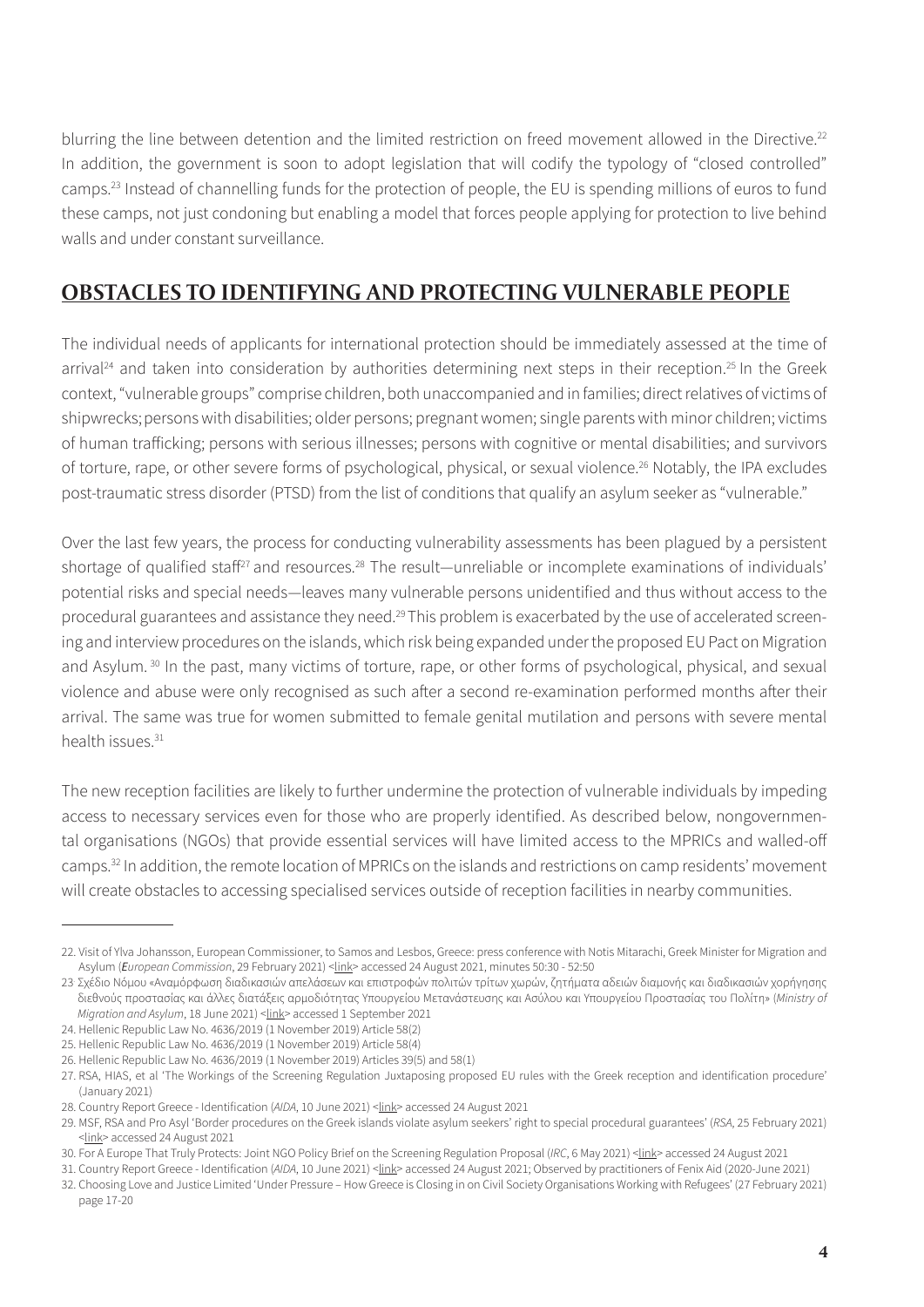## **DECREASE IN ACCESS TO SERVICES, ASSISTANCE, AND MONITORING**

Since the end of 2019, Greek authorities have imposed legislation that restricts the operations of civil society organisations (CSOs) working with displaced people and people on the move. The Council of Europe Expert Council on NGO Law;<sup>33</sup> three UN Special Rapporteurs;<sup>34</sup> a report commissioned by the European Parliament Committee on Civil Liberties, Justice and Home Affairs (LIBE);<sup>35</sup> and the European Commission's 2021 Rule of Law Report<sup>36</sup> all warned that Greek legislation contradicts European and international standards and legislation on the freedom of association.

Greek authorities have, on several occasions, stated that they will deny access to reception facilities to NGOs that do not register with the State.<sup>37</sup> They insist this is in the interest of communities' safety. However, authorities have broad discretion in authorizing NGOs' registration and deciding which organisations stay registered,38 and the various critiques of the process call into question the validity of authorities' decisions about which NGOs receive this authorization.<sup>39</sup>Thus, the authorities' statements serve not as reassurance, but as a warning about the future of access to services inside reception facilities. Indeed, a survey of 70 CSOs published in February 2021 found that 20 organisations had been denied access to several existing camps already and 40 organisations had faced increased difficulties reaching the people they support due to registration requirements.<sup>40</sup>

The Greek NGO legislation has had, and will continue to have, a chilling effect on organisations' ability to operate and access the MPRICs on the islands and camps on the mainland. Civil society action continues to be regulated by legislation that has been deemed not in line with international and EU law and standards. In addition, authorities have broad discretion in authorizing NGOs' registration and which organisations stay registered.<sup>41</sup> As such, the new rules will also hinder NGOs' ability to carry out their critical watchdog function—independent organisations have been vital in highlighting gaps in protection, human rights violations, and the dire circumstances in reception facilities.<sup>42</sup>

<sup>33</sup>. Expert Council on NGO Law NGO Law (Council of Europe) 'Opinion on the Compatibility With European Standards of Recent and Planned Amendments to Greek Legislation on NGO Registration' (2 July 2020) CONF/EXP(2020)4 Para 106

<sup>34.</sup> UN DOC OL GRC 1/2021

<sup>35</sup>. LIBE Committee (EU Parliament) 'Protecting Civil Society Space: Strengthening Freedom of Association, Assembly and Expression and the Right to Defend Rights in the EU' (October 2020)

<sup>36</sup>. EU Commission '2021 Rule of Law Report Country Chapter on the Rule Law Situation in Greece' COM (2021) 709 final

<sup>37.</sup> Eπιχείρηση – τάξη στις ΜΚΟ με κατάθεση νομοσχεδίου (*Kathimerini*, 7 June 2020) <[link](https://www.kathimerini.gr/politics/1081693/epicheirisi-taxi-stis-mko-me-katathesi-nomoschedioy/)> accessed 17 November 2020; Notis Mitarakis (*Facebook*, 31 July 2020) [<link>](https://www.facebook.com/notis.mitarakis/posts/3288634471159768) accessed 17 November 2020; Notis Mitarakis 'Ξεκινά η λειτουργία του Μητρώου ΜΚΟ και μελών ΜΚΟ στο Υπουργείο Μετανάστευσης και Ασύλου' (*Official website*, 14 April 20202) [<link](https://www.mitarakis.gr/gov/migration/1996-dt-yma-mko)> accessed on 20 November 2020; Ενημέρωση Πολιτικών Συντακτών από τον Υπουργό Μετανάστευσης και Ασύλου κ. Νότη Μηταράκη (*Ministry of Migration and Asylum*, 12 October 2020) <[link](https://migration.gov.gr/en/enimerosi-politikon-syntakton-apo-ton-ypoyrgo-metanasteysis-kai-asyloy-k-noti-mitaraki/?akid=252.123796.0VAgbo&fbclid=IwAR2HmqqaElvQmfyFjO_fSpe_43re5S4eloRJBVOS25gOLk3CusuhxkyiKOw&rd=1&t=9)> accessed 27 November 2020

<sup>38</sup>. Choosing Love and Justice Limited 'Under Pressure – How Greece is Closing in on Civil Society Organisations Working with Refugees' (27 February 2021), page 17-20

<sup>39</sup>. LIBE Committee (EU Parliament) 'Protecting Civil Society Space: Strengthening Freedom of Association, Assembly and Expression and the Right to Defend Rights in the EU' (October 2020)

<sup>40.</sup> Choosing Love and Justice Limited 'Under Pressure – How Greece is Closing in on Civil Society Organisations Working with Refugees' (27 February 2021), page 17-20

<sup>41.</sup> Choosing Love and Justice Limited 'Under Pressure – How Greece is Closing in on Civil Society Organisations Working with Refugees' (27 February 2021), page 17-20

<sup>42.</sup> Choosing Love and Justice Limited 'Under Pressure – How Greece is Closing in on Civil Society Organisations Working with Refugees' (27 February 2021), page 17-20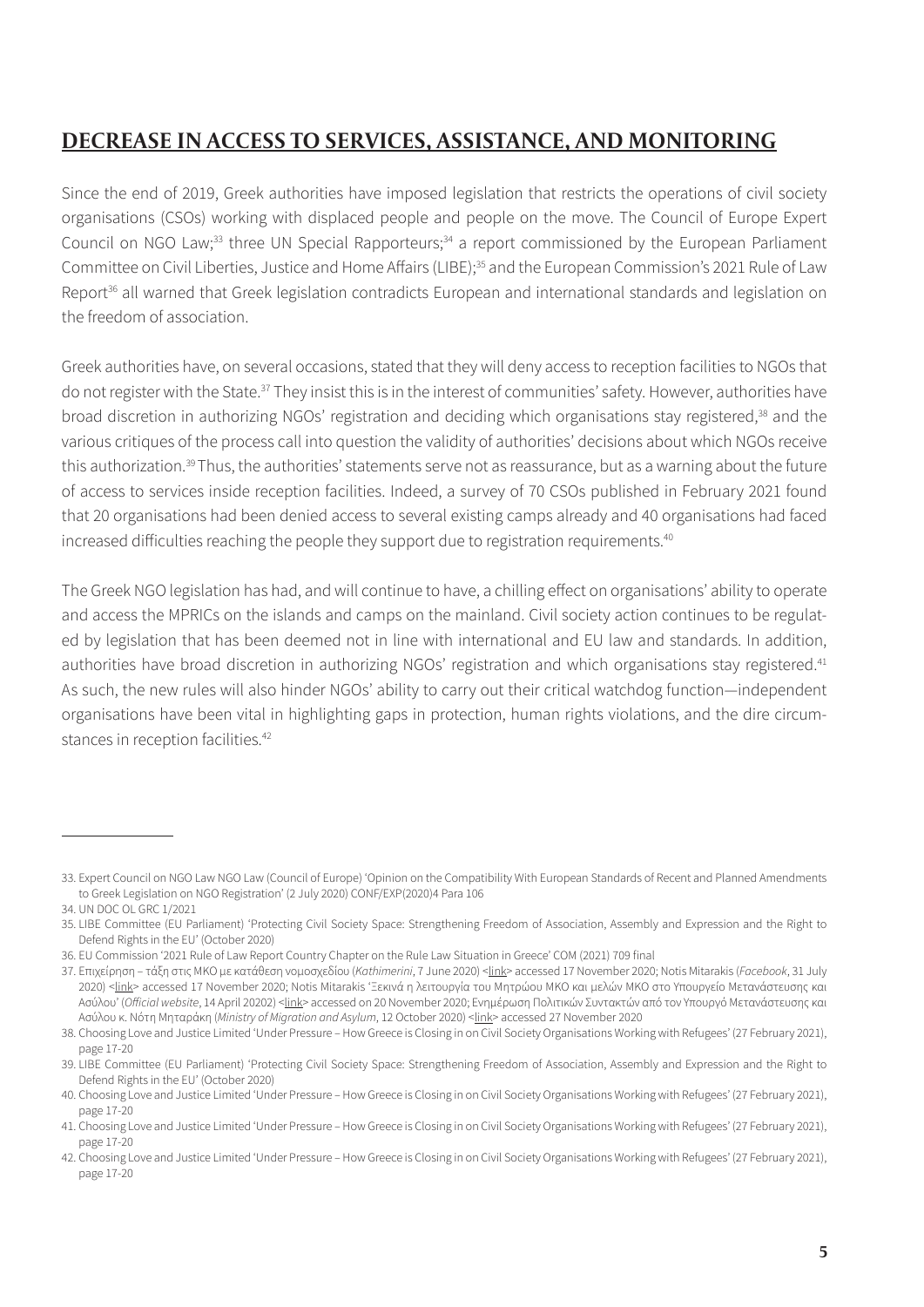# **HARMFUL IMPACT ON MENTAL HEALTH**

The use of both policy and physical structures to contain individuals in their immediate, securitized surroundings and isolate them from broader society have clear and alarming psychological consequences on those affected. Detention, containment, and social isolation exacerbate pre-existing psychological trauma that many displaced people have endured in their home countries, in transit, and/or once in Greece. The desperate conditions in which they are forced to live and inadequate access to medical and mental healthcare services can also create new trauma.43

The gaps observed in the protection of asylum seekers on both the Aegean islands and the mainland are linked to the containment and deterrence policies that the European and Greek authorities have adopted. It is deeply concerning that the EU and Greece appear to continue the implementation of these policies, despite the proven clear and significant risk they pose to individuals' health.

## **THREAT TO INTEGRATION AND SOCIAL INCLUSION**

The intensification of containment measures on both the islands and mainland flies in the face of repeated calls by NGOs for Greece to overhaul its approach to migration and focus on integration and social inclusion. The EU Action Plan on Integration and Inclusion states that the "successful integration of migrants depends both on early action and long-term investment. Providing support to migrants and their receiving communities at the earliest possible moment".44 Indeed, a recent report by the International Rescue Committee highlights how "early interventions for integration benefit both refugees and asylum-seekers and the receiving society."45 But the remote locations of and restrictions on movement in the new MPRICs will severely impede asylum seekers' ability to engage with local populations and access essential services, including education and healthcare.

Alarmingly, the Greek government is not only further fortifying and isolating already siloed reception facilities, but directly undoing what few opportunities for integration have been possible. According to new rules that took effect on 1 July 2021, asylum seekers who had managed to secure independent housing in Greece are no longer able to access any financial assistance from the government. To be eligible for cash aid, they must abandon their homes and move into facilities run by the State or its partner organisations.<sup>46</sup>

As the Greek Council for Refugees points out, people who are currently living in private accommodation are "able to live with people of their choosing…[they] are individuals who, with much struggle, have taken steps towards regaining their autonomy." By withdrawing financial assistance, the Greek government is forcing people out of their homes and into camps where their individual autonomy and independence will be severely restricted, "a major setback in the integration process that will foster the conditions for ghettoization and marginalization."<sup>47</sup>

<sup>43.</sup> Country Report Greece - Health Care (AIDA, 10 June 2021) <*link>* accessed 24 August 2021; MSF 'Constructing crisis at Europe's border' (June 2021), page 9 44. EU Commission, 'Action plan on Integration and Inclusion 2021-2027' COM (2020) 758 final, page 7

<sup>45.</sup> IRC 'The time is now: A plan to realise the potential of refugees in Greece' (September 2020)

<sup>46.</sup> A big setback in integration: The cut in aid to asylum seekers (*GCR*, 24 June 2021) <[link>](https://www.gcr.gr/en/news/press-releases-announcements/item/1742-a-big-setback-in-integration-the-cut-in-aid-to-asylum-seekers) accessed 24 August 2021

<sup>47.</sup> A big setback in integration: The cut in aid to asylum seekers (*GCR*, 24 June 2021) <[link>](https://www.gcr.gr/en/news/press-releases-announcements/item/1742-a-big-setback-in-integration-the-cut-in-aid-to-asylum-seekers) accessed 24 August 2021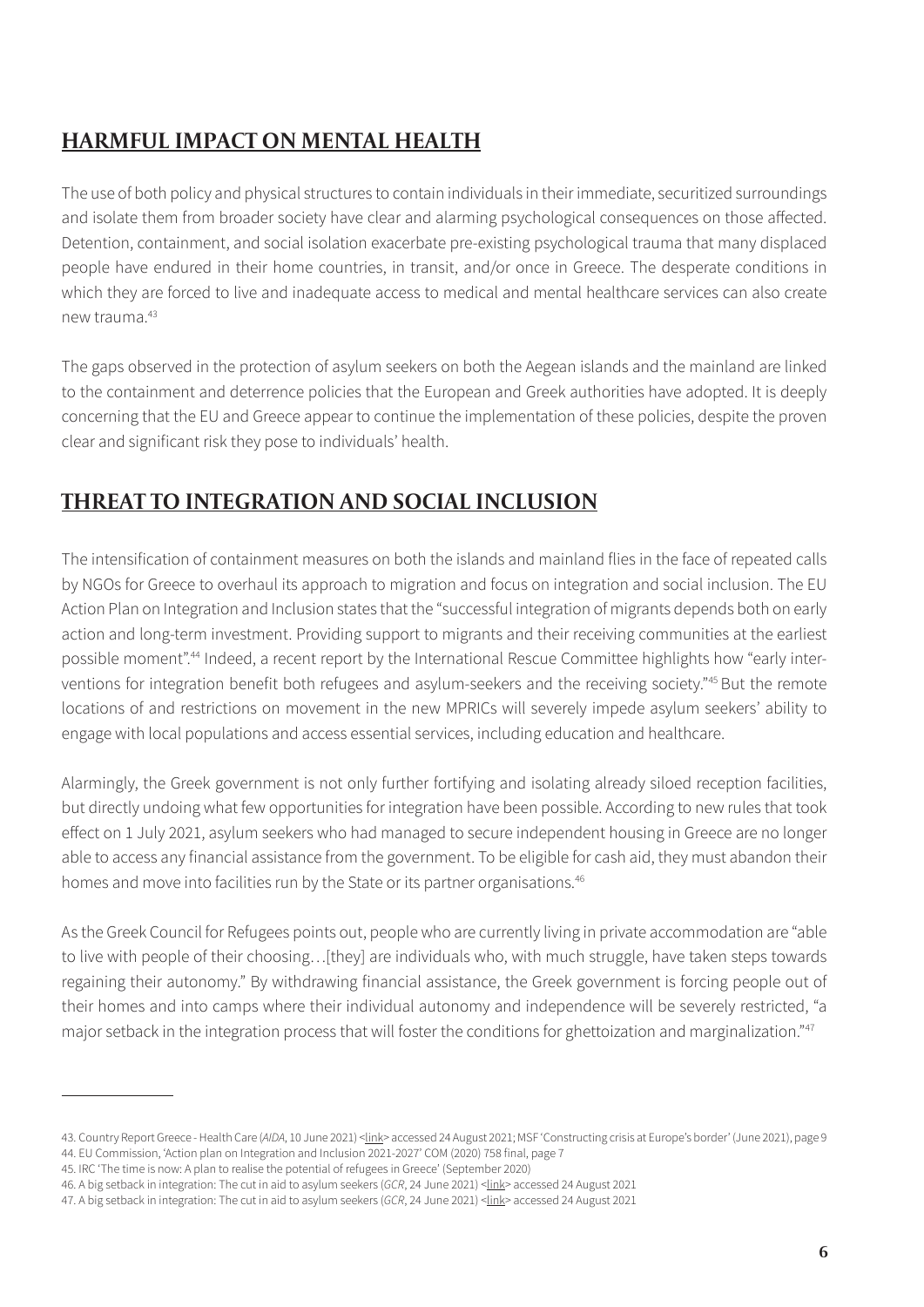#### **RECOMMENDATIONS**

45 civil society organisations urge EU institutions and national governments, particularly the Greek authorities, the European Commission and its Task Force Migration Management, and Members of the European Parliament to:

- 1. Ensure the Greek government establishes safety and security measures in the site management of reception facilities that promote the protection of camp residents and staff and without encroaching on their rights and freedoms.
- 2. Guarantee that new arrivals to the Greek island are not detained by default and that restrictions on movement, in law and practice, comply with international and European human rights standards.
- 3. Secure a firm commitment from the Greek authorities that they will uphold the freedom of movement of residents of all camps and guarantee access to essential services, including legal aid, formal education (especially for children) and healthcare. Guarantee that asylum seekers located at facilities in remote areas have access to city centres or nearby urban areas by facilitating accessible transport.
- 4. Guarantee a timely and adequate monitoring and evaluation plan to assess conditions in the new MPRICs and any walled-off camps and their impact on residents' access to rights, material reception conditions, services, assistance, mental health, and formal education (especially for children).
- 5. Urgently scrutinise the use of EU funds to finance the construction of MPRICs and walls around mainland camps, considering a moratorium on construction until the fundamental rights of residents are guaranteed.
- 6. Ensure that the access of independent actors, including those providing legal and other services, and monitors to the new or adapted facilities is not unduly restricted. Also ensure that legislation and policies governing NGOs' access to reception facilities in Greece are in line with EU and international law and standards regarding the freedom of association. The EU Commission should proceed without delay in assessing whether Greek legislation restricting NGO activity is compatible with EU law.<sup>48</sup>
- 7. Urge the Greek government to revoke new restrictions on access to cash assistance, to allow asylum seekers to live in independent housing. The Greek government should also invest in alternative accommodation to reception facilities to promote integration and social inclusion while people complete the asylum process.

8 September 2021

Co-signed by:

- 1. Action for Education
- 2. Amnesty International
- 3. Better Days
- 4. Centre Diotima
- 5. Changemakers Lab
- 6. Choose Love
- 7. Danish Refugee Council
- 8. Europe Must Act
- 9. European Lawyers in Lesvos (ELIL)
- 10. Feeding Hope @ Hope Cafe Athens
- 11. Fenix Humanitarian Legal Aid
- 12. Flygtningebørn.dk
- 13. Glocal Roots
- 14. Greek Council for Refugees (GCR)
- 15. Greek Forum of Migrants
- 16. HumanRights360

<sup>48.</sup> Parliamentary questions - Answer given by Mr Reynders (*European Parliament*, 15 January 2021) <[link>](https://www.europarl.europa.eu/doceo/document/P-9-2020-005656-ASW_EN.html) accessed 24 August 2021